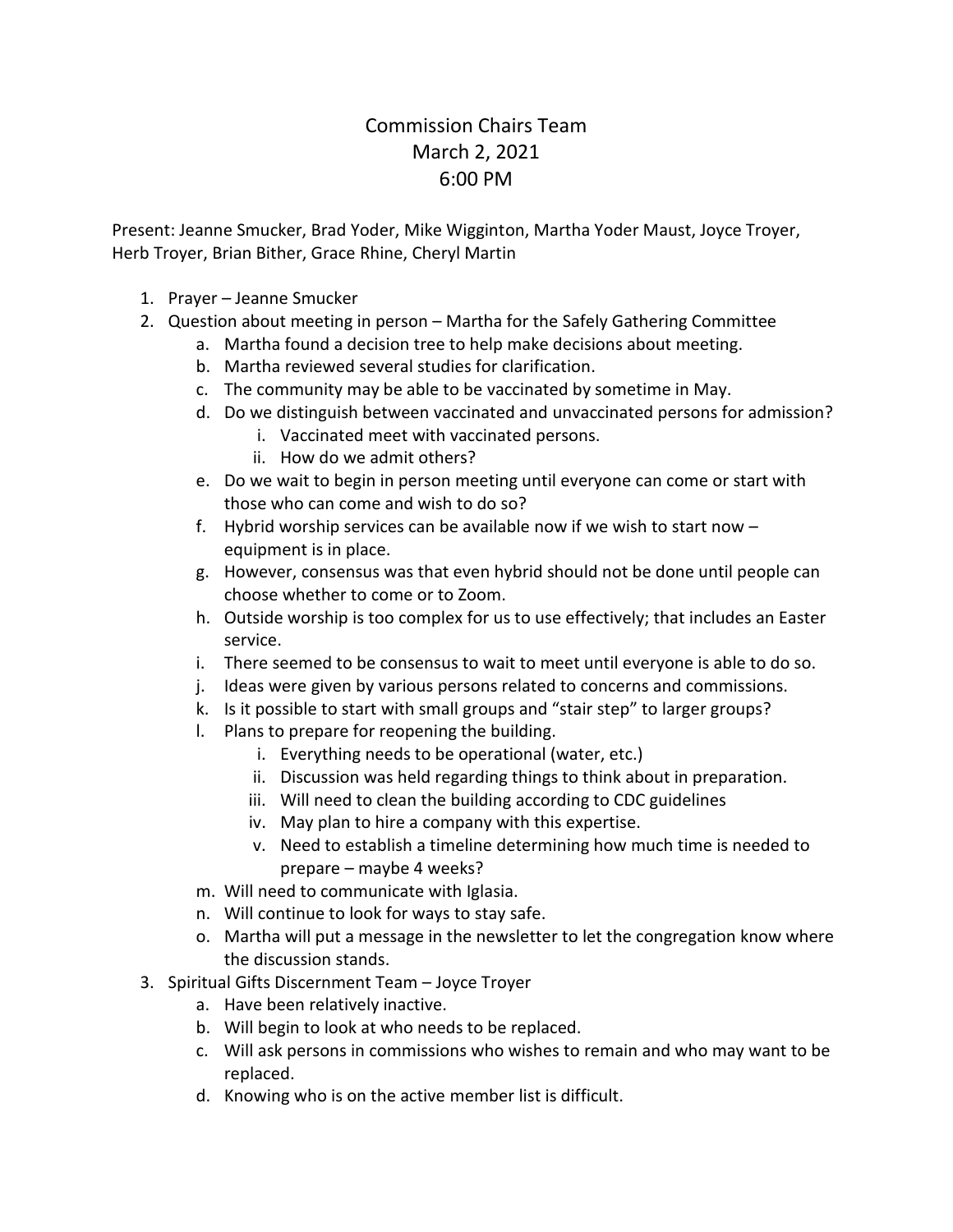- i. Some discussion was had about this, but no decisions was made.
- ii. Will ask the deacons to identify persons who consider themselves active members.
- 4. Community Life Herb Troyer
	- a. Have met once since last CCT meeting.
	- b. Have had discussion if people want more Zoom gatherings such as a Wednesday evening meeting.
	- c. Are maintaining contacts.
- 5. Outreach Brad Yoder
	- a. A Zoom lunch was held with Peter and Delicia.
	- b. Zenebe Abebe continues to meet with the Arlington Woods neighborhood group via Zoom.
	- c. Hoosiers Against Gun Violence is actively opposing a bill to abolish gun licenses which is in the state congress and has passed the House and is in the Senate.
	- d. Center for Interfaith Hospitality will be recognizing Ascension St. Vincent.
	- e. East Side Creation Network continues to meet.
	- f. Immigration issues continue to work with immigrants. Helped transport a couple to Chicago for hearings on residence status.
	- g. Redistricting is an issue in congress.
	- h. Indiana AID continues to be active.
- 6. Pastor Brian Bither
	- a. A delegate meeting for Indiana-Michigan Conference will be this Saturday.
		- i. Jeanne Smucker is attending.
		- ii. Issue of importance is the Conference Minister since Dan Miller is retiring.
	- b. Has made a first pastoral visit since the beginning of the pandemic.
- 7. Administration Mike Wigginton
	- a. Continue to deal with issues as they arise.
	- b. The lift has been fixed and passed inspection.
	- c. Mike watches the camera at the church but has not seen any major issues.
	- d. Continue to work at removing the honeysuckle.
	- e. The solar panels continue to provide electricity. Should not need to pay anything but maintenance fees for some time.
	- f. Mike will do the newsletter until someone else volunteers.
- 8. Discipling Martha Yoder Maust
	- a. The Bible Unwrapped class is going well
	- b. Working with "Widerstand Consulting" on racism issue.
		- i. This includes videos.
		- ii. Frank Kandel and Wilma Bailey will lead the class.
		- iii. Will begin in Easter with Tobin Miller Shearer.
- 9. Worship Grace Rhine
	- a. Met on 2/22 and thanked Linda Showalter for taking care of the new hymnals.
	- b. Reviewed some services and seem to have a positive review.
	- c. Have scheduled plans through Good Friday and Easter.